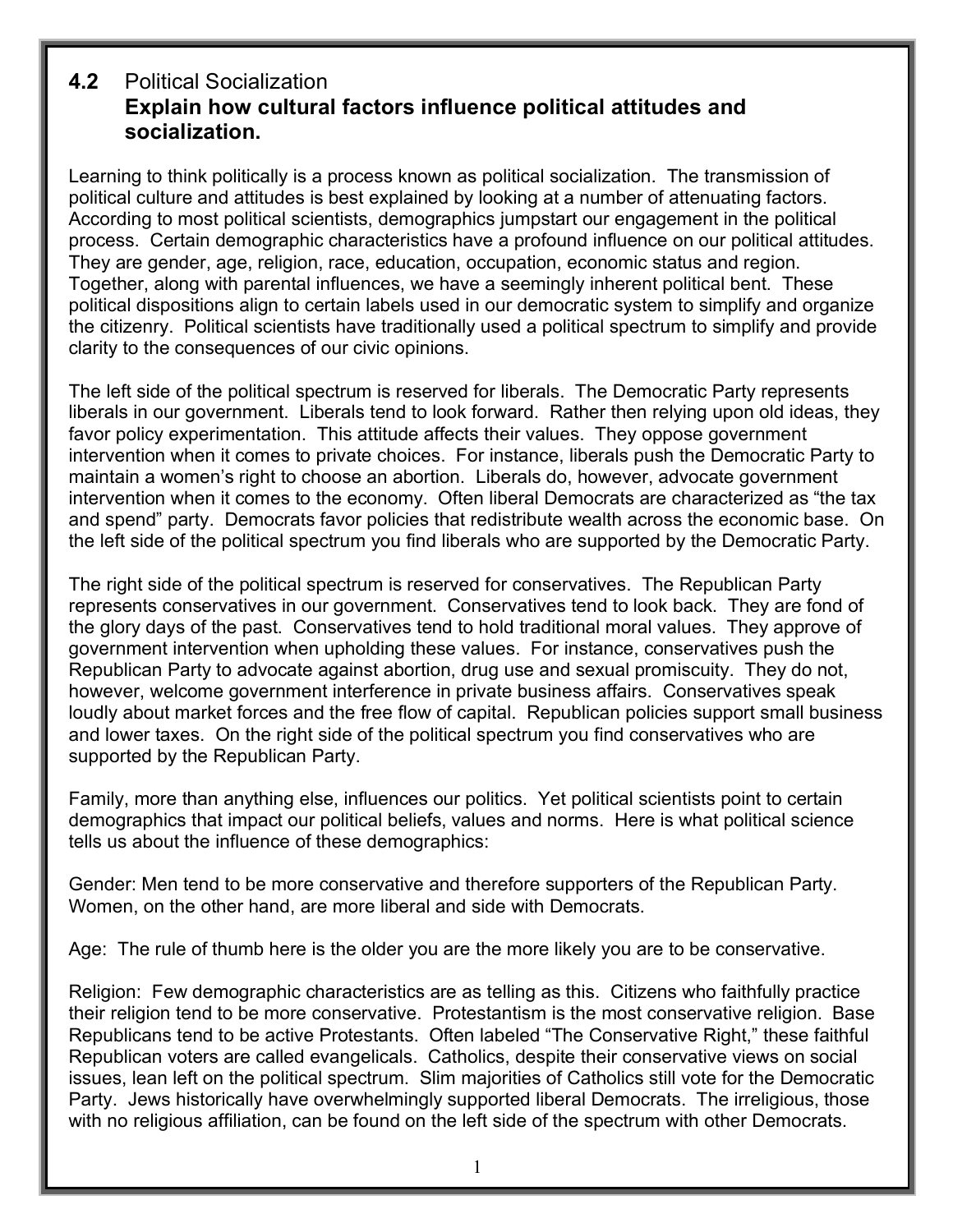Race: Caucasians as a group are most often found on the right side of the political spectrum. African-Americans are the most reliable sub-group on the left. Ninety percent of all African-Americans vote Democratic. Pacific Rim citizens, due to their religious and family traditions, tend to the right and the Republican Party.

Education: The more educated you are the more likely you are to be conservative. The one exception would be those citizens holding graduate degrees. Statistically college graduates narrowly vote Republican. Those with less education narrowly vote Democratic.

Occupation: Education influences this demographic characteristic more then any other. Those occupations requiring more education tend to lean more to the conservative side. White-collar jobs lean Republican while blue-collar jobs tend to be more Democratic. This means labor unions, a smaller and smaller percentage of our total workforce, are reliable voters on the left.

Economic status: The Republican Party and its values tend to appeal to the middle class. The Democratic Party champions lower classes. The wealthy are more split in their political allegiances. Determining the political persuasion of the wealthy depends upon other leading demographic ingredients.

Region: Democrats do better in urban environments while Republicans win more in suburban and rural areas. Liberal Democrats dominate the Northeast. The South is SOLIDLY conservative and Republican. The West coast now leans strongly liberal though the Plains are clearly conservative. Many of the fiercest political battleground states now reside in the Midwest.

But what if certain demographic characteristics contradict each other? For instance, where on the spectrum would I be if my religion pushed me right but my race pushed me left? These demographic tensions are called crosscutting cleavages. There are no easy rules when it comes to reconciling cross cutting cleavages on the political spectrum. Certain demographic characteristics, however, have greater influence. These would be religion, race and education. Crosscutting cleavages remind us that labels can help us understand our politics but they are not absolutely determinative. In the end your political views are a by-product not only of demographic characteristics but life experiences that are truly unique. It has been said that zip code is destiny. Though not completely accurate it is a helpful starting point when trying to understand American government and politics.

Many today write about the influence of globalization, Thomas Friedman and Joseph Stiglitz are but two patron saints in this growing field of study. Though many varying and differing conclusions can be drawn from these studies, one thing is clearly evident. American political, social and cultural values have spread globally with both positive and negative results.

Thomas Friedman has best described the roots of this globalization:

*Today's era of globalization, which replaced the Cold War, is a similar international system, with its own unique attributes.*

*To begin with, the globalization system, unlike the Cold War system, is not static, but a dynamic ongoing process: globalization involves the inexorable integration of markets, nation-states and technologies to a degree never witnessed before in a way that is enabling individuals, corporations and nation-states to reach around the world farther, faster, deeper and cheaper than ever before, and in a*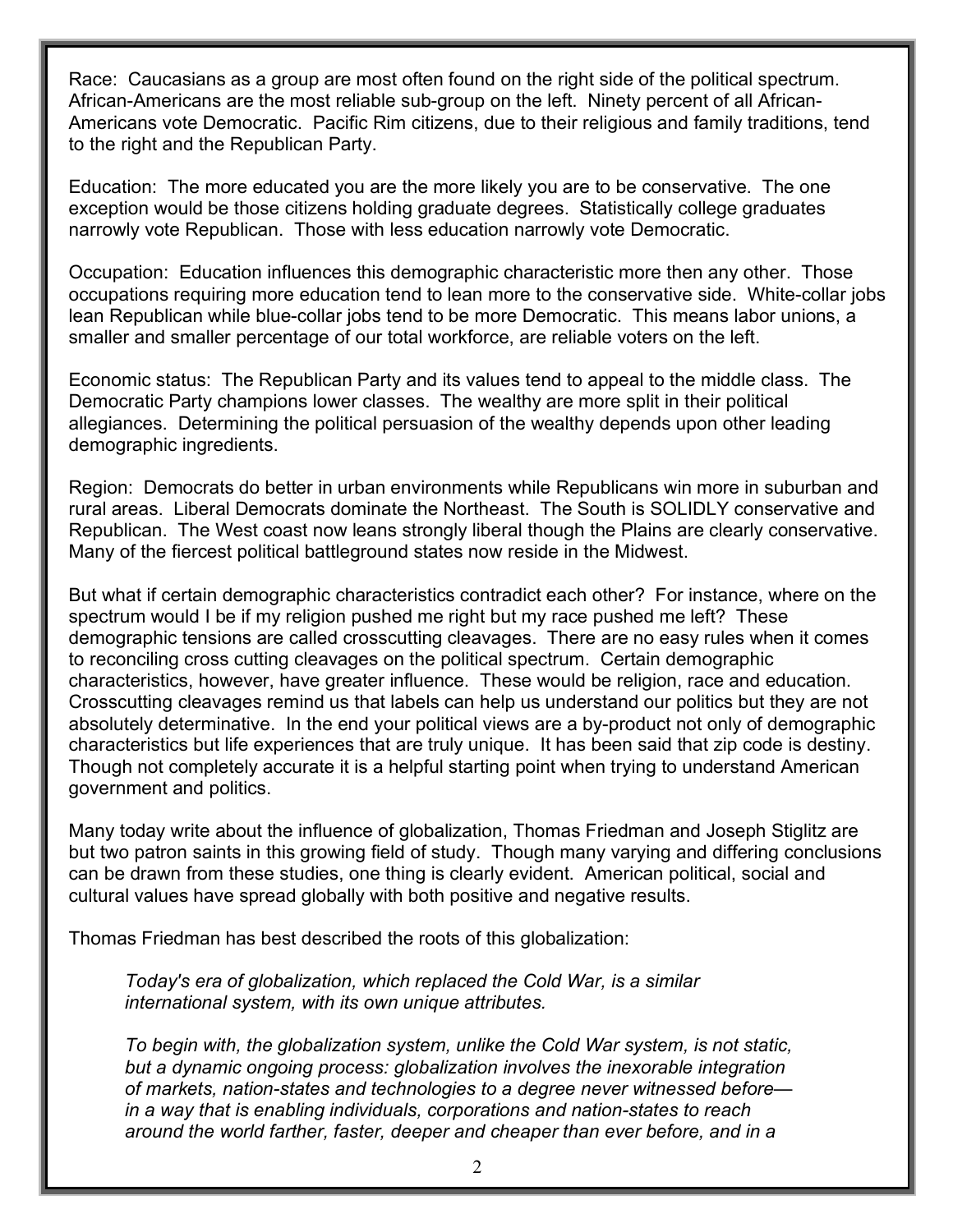*way that is also producing a powerful backlash from those brutalized or left behind by this new system.*

*The driving idea behind globalization is free-market capitalism—the more you let market forces rule and the more you open your economy to free trade and competition, the more efficient and flourishing your economy will be. Globalization means the spread of free-market capitalism to virtually every country in the world. Globalization also has its own set of economic rules—rules that revolve around opening, deregulating and privatizing your economy.*

*Unlike the Cold War system, globalization has its own dominant culture, which is why it tends to be homogenizing. In previous eras this sort of cultural homogenization happened on a regional scale—the Hellenization of the Near East and the Mediterranean world under the Greeks, the Turkification of Central Asia, North Africa, Europe and the Middle East by the Ottomans, or the Russification of Eastern and Central Europe and parts of Eurasia under the Soviets. Culturally speaking, globalization is largely, though not entirely, the spread of Americanization—from Big Macs to iMacs to Mickey Mouse—on a global scale.*

*Globalization has its own defining technologies: computerization, miniaturization, digitization, satellite communications, fiber optics and the Internet. And these technologies helped to create the defining perspective of globalization. If the defining perspective of the Cold War world was "division," the defining perspective of globalization is "integration." The symbol of the Cold War system was a wall, which divided everyone. The symbol of the globalization system is a World Wide Web, which unites everyone. The defining document of the Cold War system was "The Treaty." The defining document of the globalization system is "The Deal."*

This globalization has transformed our world in ways we are still trying to figure out. Forces have been unleashed that carry far reaching consequences. Positively the world has grown smaller. Democratic ideals have spread. Equal justice for all is not merely a novelty of the West anymore. Religious toleration is challenging age-old authority structures across the planet. Gender issues are being raised far and wide. Environmental concerns now unite us. Millions are being raised out of poverty and joining the largest middle-class ever to be seen. Communication, collaboration and innovation are being shared with unprecedented speed. Conformity to pop culture is now available to the 1 in 5 in the world holding a smart phone. You can now super-size your fries in virtually every city of the world. Globalization, or Americanization as some prefer, has changed the relationship of all 21<sup>st</sup> century people groups. Yet for some this has not been all positive. Indeed, it is not.

Former British Prime Minister Margaret Thatcher nicknamed globalization TINA, "There Is No Alternative." That may be but the forces of globalization have also unleashed new and perilous tensions that pose insoluble questions both at home and abroad. Certain authoritarian regimes have chosen to fight back. Regional wars now litter the planet. Potent acts of terrorism paralyze freedom of thought and movement. Immigrants, refugees and other displaced people carry with them new beliefs, values and norms. Assimilating internationals have challenged regional governments in ways never before seen. American hegemony, although advanced by globalization, has also been challenged in new ways.